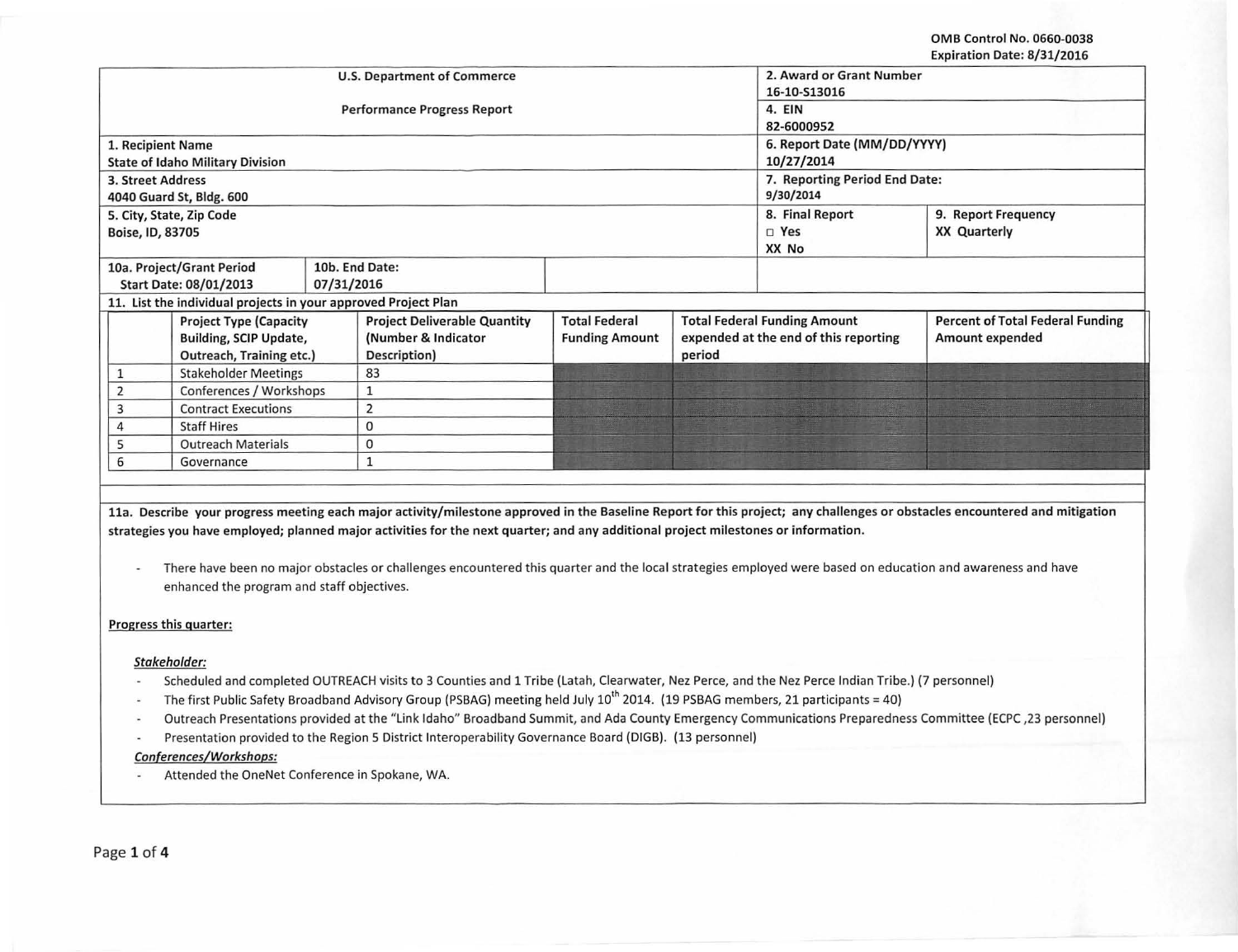### **Contract Executions (see 13a below):**

- SUGP/PSBAG Consulting- Vall Technologies
- Idaho Technology Summit- Gloria Totoricaguena

# *Governance:*

DHS/OEC Broadband State Consultation Prep Workshop held during the PSBAG on July 10<sup>th</sup> 2014.

# Planned activities for the next guarter:

- Second meeting of the PSBAG scheduled to 19 November 2014. OEC/ICTAP will provide a BB-BRBNDLTE (LTE Technical Coverage/Capacity) workshop during the PSBAG meeting.
- Complete Consultation Checklist items.
- Attend Washington and Oregon State Consultation meetings.
- Finalize Request for Proposal (RFP) for professional Outreach services.
- Working with neighboring states for information sharing in regards to outreach planning and governance structures.<br>- Continue Outreach planning opportunities
- Continue Outreach planning opportunities.

### Milestones:

- Established governance and held to first PSBAG meeting
- Increased level of outreach and outreach products

11b. If the project team anticipates requesting any changes to the approved Baseline Report in the next quarter, describe those below. Note that any substantive changes to the Baseline Report must be approved by the Department of Commerce before implementation.

- No substantive changes anticipated this quarter.

11c. Provide any other information that would be useful to NTIA as it assesses this project's progress.

- We have submitted a Request for Proposal {RFP) and anticipate a contract award for technical support, so we will be requesting a MATCH WAIVER next quarter.

11d. Describe any success stories or best practices you have identified. Please be as specific as possible.

- Initial Outreach interactions have been well received and positive. FirstNet is becoming more familiar with the groups we encounter and the information presented is highly accepted as positive and beneficial.

### 12. Personnel

12a. If the project is not fully staffed, describe how any lack of staffing may impact the project's time line and when the project will be fully staffed.

- FTE staff dropped from 3 to 2. We are currently working on filling the vacant FTE position for a Program Assistant.

### 12b. Staffing Table

|                           | <b>Change</b> |
|---------------------------|---------------|
| Program management        | N/C           |
| Program support           |               |
| <b>Project Management</b> | N/C           |
|                           |               |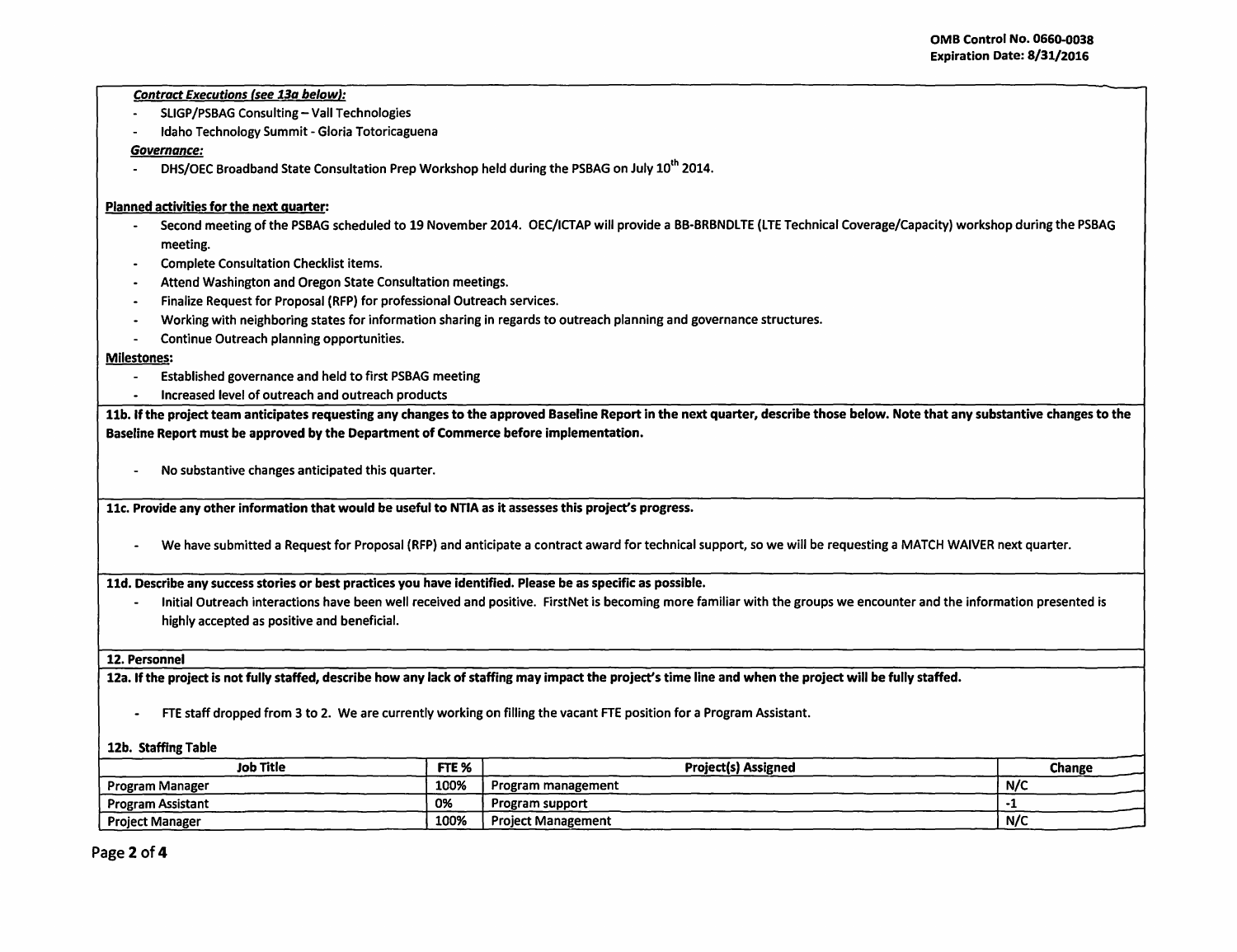| 13. Subcontracts (Vendors and/or Subrecipients)                                                                                                                                                                                                                                                                                                                                                                                                                                                                                                     |                          |                              |                          |                        |                              |                            |                                                                                                                                                                 |                        |                                 |
|-----------------------------------------------------------------------------------------------------------------------------------------------------------------------------------------------------------------------------------------------------------------------------------------------------------------------------------------------------------------------------------------------------------------------------------------------------------------------------------------------------------------------------------------------------|--------------------------|------------------------------|--------------------------|------------------------|------------------------------|----------------------------|-----------------------------------------------------------------------------------------------------------------------------------------------------------------|------------------------|---------------------------------|
|                                                                                                                                                                                                                                                                                                                                                                                                                                                                                                                                                     |                          |                              |                          |                        |                              |                            |                                                                                                                                                                 |                        |                                 |
|                                                                                                                                                                                                                                                                                                                                                                                                                                                                                                                                                     |                          |                              |                          |                        |                              |                            | Working with Idaho Department of Administration and Idaho Department of Purchasing for a RFP for Outreach Services. Anticipate contract execution next Quarter. |                        |                                 |
|                                                                                                                                                                                                                                                                                                                                                                                                                                                                                                                                                     |                          |                              |                          |                        |                              |                            | 13a. Subcontracts Table - Include all subcontractors. The totals from this table must equal the "Subcontracts Total" in Question 14f.                           |                        |                                 |
|                                                                                                                                                                                                                                                                                                                                                                                                                                                                                                                                                     |                          |                              |                          |                        |                              |                            |                                                                                                                                                                 |                        |                                 |
| <b>Name</b>                                                                                                                                                                                                                                                                                                                                                                                                                                                                                                                                         | <b>Subcontract</b>       | <b>Type</b>                  |                          | <b>RFP/RFQ</b>         | <b>Contract</b>              | <b>Start</b><br>End        | <b>Total Federal</b>                                                                                                                                            | <b>Total Matching</b>  | <b>Project and % Assigned</b>   |
|                                                                                                                                                                                                                                                                                                                                                                                                                                                                                                                                                     | <b>Purpose</b>           |                              | (Vendor/Subrec.)         | <b>Issued</b><br>(Y/N) | <b>Executed</b><br>(Y/N)     | <b>Date</b><br><b>Date</b> | <b>Funds Allocated</b>                                                                                                                                          | <b>Funds Allocated</b> |                                 |
| Val Technologies                                                                                                                                                                                                                                                                                                                                                                                                                                                                                                                                    | <b>SLIGP and PSBAG</b>   |                              | Vendor                   | N                      | Y                            |                            | 2580.00                                                                                                                                                         |                        |                                 |
|                                                                                                                                                                                                                                                                                                                                                                                                                                                                                                                                                     | <b>Consulting</b>        |                              |                          |                        |                              |                            |                                                                                                                                                                 |                        |                                 |
| Gloria                                                                                                                                                                                                                                                                                                                                                                                                                                                                                                                                              | <b>Idaho Technology</b>  |                              | Vendor                   | N                      | Y                            |                            | 10,000.00                                                                                                                                                       |                        |                                 |
| Totoricaguena                                                                                                                                                                                                                                                                                                                                                                                                                                                                                                                                       | Summit -                 |                              |                          |                        |                              |                            |                                                                                                                                                                 |                        |                                 |
|                                                                                                                                                                                                                                                                                                                                                                                                                                                                                                                                                     | Professional             |                              |                          |                        |                              |                            |                                                                                                                                                                 |                        |                                 |
|                                                                                                                                                                                                                                                                                                                                                                                                                                                                                                                                                     | <b>Planning Services</b> |                              |                          |                        |                              |                            |                                                                                                                                                                 |                        |                                 |
|                                                                                                                                                                                                                                                                                                                                                                                                                                                                                                                                                     |                          |                              |                          |                        | <b>Add Row</b>               | <b>Remove Row</b>          |                                                                                                                                                                 |                        |                                 |
|                                                                                                                                                                                                                                                                                                                                                                                                                                                                                                                                                     |                          |                              |                          |                        |                              |                            |                                                                                                                                                                 |                        |                                 |
|                                                                                                                                                                                                                                                                                                                                                                                                                                                                                                                                                     |                          |                              |                          |                        |                              |                            |                                                                                                                                                                 |                        |                                 |
|                                                                                                                                                                                                                                                                                                                                                                                                                                                                                                                                                     |                          |                              |                          |                        |                              |                            |                                                                                                                                                                 |                        |                                 |
|                                                                                                                                                                                                                                                                                                                                                                                                                                                                                                                                                     |                          |                              |                          |                        |                              |                            |                                                                                                                                                                 |                        |                                 |
|                                                                                                                                                                                                                                                                                                                                                                                                                                                                                                                                                     |                          |                              |                          |                        |                              |                            |                                                                                                                                                                 |                        |                                 |
|                                                                                                                                                                                                                                                                                                                                                                                                                                                                                                                                                     |                          | <b>Federal Funds</b>         | <b>Approved Matching</b> |                        | <b>Total Budget</b>          | <b>Federal Funds</b>       | <b>Approved Matching Funds</b>                                                                                                                                  |                        | <b>Total Funds Expended (7)</b> |
|                                                                                                                                                                                                                                                                                                                                                                                                                                                                                                                                                     |                          | Awarded (2)                  | Funds (3)                |                        | (4)                          | Expended (5)               | Expended (6)                                                                                                                                                    |                        |                                 |
|                                                                                                                                                                                                                                                                                                                                                                                                                                                                                                                                                     |                          | \$536,917.00                 |                          | \$160,711.00           | \$697,628.00                 | 83,147.00                  | 3221.00                                                                                                                                                         |                        | \$86,368.00                     |
|                                                                                                                                                                                                                                                                                                                                                                                                                                                                                                                                                     |                          | \$193,290.00<br>\$153,000.00 |                          | \$57,856.00<br>0.00    | \$251,146.00<br>\$153,000.00 | 33,069.00<br>17610.00      | 1892.00<br>0.00                                                                                                                                                 |                        | \$34,961.00<br>\$17,610.00      |
|                                                                                                                                                                                                                                                                                                                                                                                                                                                                                                                                                     |                          | 0.00                         |                          | 0.00                   | 0.00                         | 0.00                       | 0.00                                                                                                                                                            |                        | 0.00                            |
|                                                                                                                                                                                                                                                                                                                                                                                                                                                                                                                                                     |                          | \$127,132.00                 |                          | 0.00                   | \$127,132.00                 | 14,982.00                  | 0.00                                                                                                                                                            |                        | \$14,982.00                     |
|                                                                                                                                                                                                                                                                                                                                                                                                                                                                                                                                                     |                          | \$398,890.00                 |                          | 0.00                   | \$398,890.00                 | 2580.00                    | 0.00                                                                                                                                                            |                        | \$2580.00                       |
|                                                                                                                                                                                                                                                                                                                                                                                                                                                                                                                                                     |                          | \$7992.00                    |                          | \$153,994.00           | 161986.00                    | 0.00                       | 33,386.00                                                                                                                                                       |                        | \$33,386.00                     |
|                                                                                                                                                                                                                                                                                                                                                                                                                                                                                                                                                     |                          | \$73,021.00                  |                          | 0.00                   | 73021.00                     | 11,621.00                  | 0.00                                                                                                                                                            |                        | \$11,621.00                     |
| 13b. Describe any challenges encountered with vendors and/or subrecipients. Idaho has no subgrantees.<br>14. Budget Worksheet<br>Columns 2, 3 and 4 must match your current project budget for the entire award, which is the SF-424A on file.<br>Only list matching funds that the Department of Commerce has already approved.<br>Project Budget Element (1)<br>a. Personnel Salaries<br>b. Personnel Fringe Benefits<br>c. Travel<br>d. Equipment<br>e. Materials/Supplies<br>f. Subcontracts Total<br>g. Other<br>h. Indirect<br>i. Total Costs |                          | \$1,490,242.00               |                          | \$372,561.00           | \$1,862,803.00               | 163,009.00                 | 38,500.00                                                                                                                                                       |                        | \$201,509.00                    |